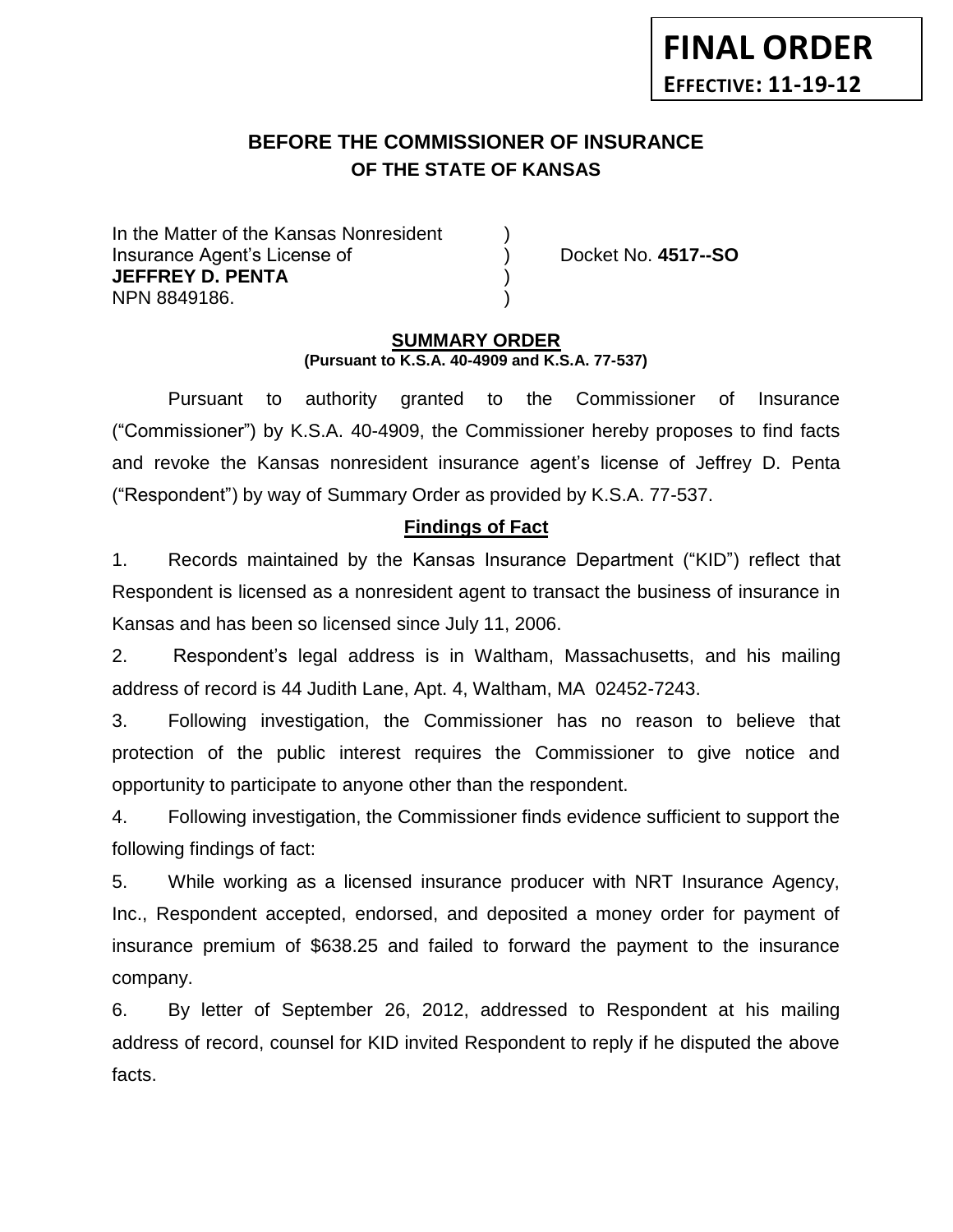7. To date, Respondent has not replied, and the letter has not been returned; thus, the facts are deemed undisputed.

# **Applicable Law**

8. K.S.A. 2011 Supp. 40-4909(a) provides, in relevant part:

"The commissioner may deny, suspend, revoke or refuse renewal of any license issued under this act if the commissioner finds that the applicant or license holder has: . . .

(4) Improperly withheld, misappropriated or converted any moneys or properties received in the course of doing insurance business. . . .

(8) Used any fraudulent, coercive, or dishonest practice, or demonstrated any incompetence, untrustworthiness or financial irresponsibility in the conduct of business in this state or elsewhere." K.S.A. 2011 Supp. 40- 4909(a).

9. The Commissioner may revoke any license issued under the Insurance Agents Licensing Act if the Commissioner finds that the interests of the insurer or the insurable interests of the public are not properly served under such license. K.S.A. 2011 Supp. 40-4909(b).

# **Conclusions of Law**

10. The Commissioner has jurisdiction over Respondent as well as the subject matter of this proceeding, and such proceeding is held in the public interest.

11. The Commissioner finds that Respondent's license may be revoked pursuant to K.S.A. 40-4909(a)(4) because Respondent has misappropriated or converted the value of a money order received in the course of doing insurance business.

12. The Commissioner finds that Respondent's license may be revoked pursuant to K.S.A. 40-4909(a)(8) because Respondent has either used a fraudulent, coercive, or dishonest practice or has demonstrated incompetence, untrustworthiness, or financial irresponsibility in business by failing to forward premium to the company or account for the funds.

13. Based on the foregoing findings, the Commissioner concludes that sufficient grounds exist for the revocation of Respondent's insurance agent's license pursuant to K.S.A. 40-4909(a).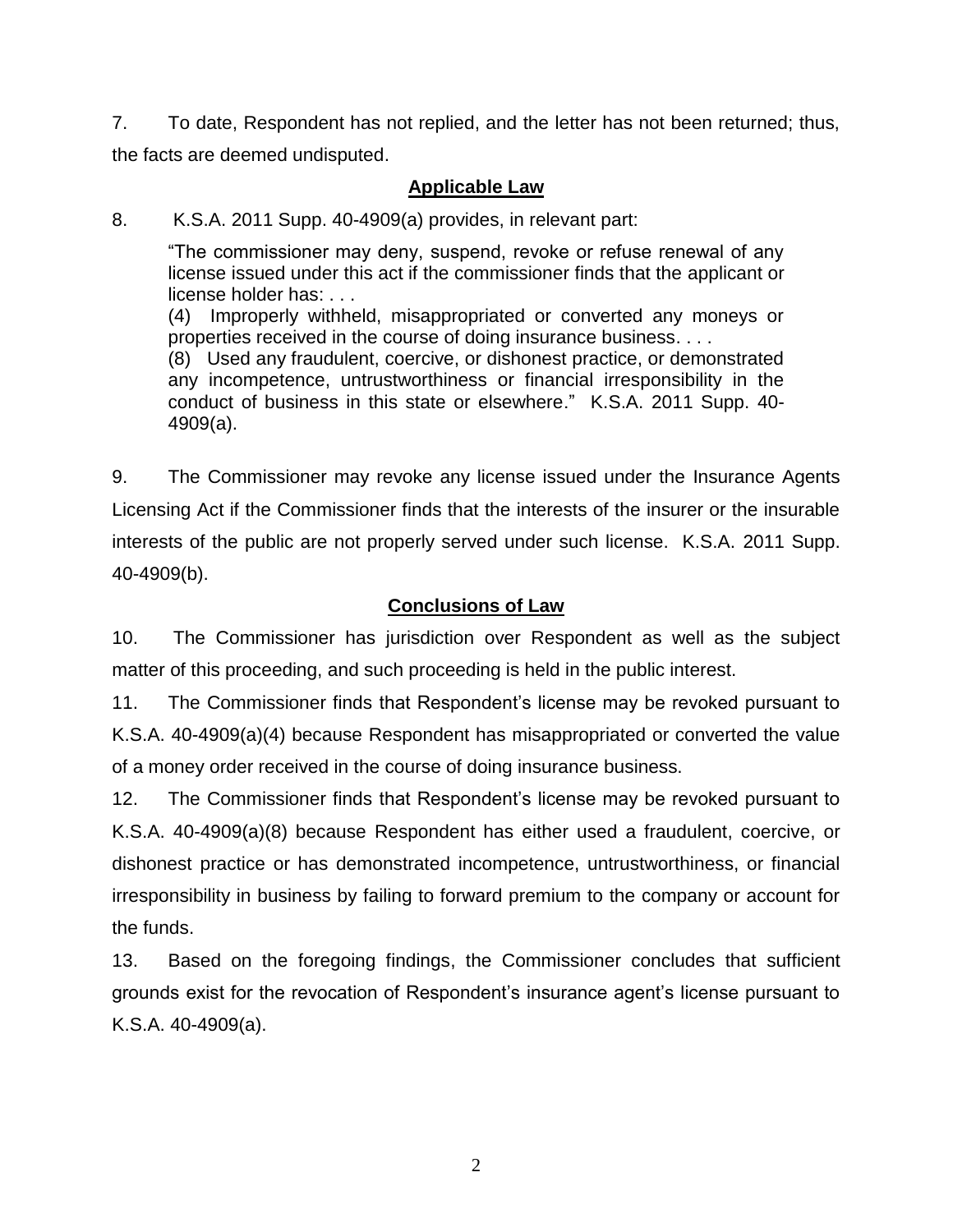14. The Commissioner further concludes Respondent's license may be revoked pursuant to K.S.A. 40-4909(b) because such license is not properly serving the interests of the insurer and the insurable interests of the public.

15. Based on the facts and circumstances set forth herein, it appears that the use of summary proceedings in this matter is appropriate, in accordance with the provisions set forth in K.S.A. 77-537(a), in that the use of summary proceedings does not violate any provision of the law, the protection of the public interest does not require the KID to give notice and opportunity to participate to persons other than Respondent, and after investigation, KID believes in good faith that the allegations will be supported to the applicable standard of proof.

#### **Policy to be Served**

16. Before issuing an insurance agent license, the Commissioner must determine that the applicant is qualified and has not committed any act that would be grounds for denial, suspension, or revocation. K.S.A. 40-4905(b). Further, the Commissioner may revoke any license issued under the Insurance Agents Licensing Act if the Commissioner finds that the interests of the insurer or the insurable interests of the public are not properly served under the license. The following action is necessary and appropriate to promote the security and integrity of the insurance business and protect insurance consumers by licensing, or continuing to license, persons or entities to sell, solicit, or negotiate insurance in the State of Kansas only if their conduct indicates they are both qualified and trustworthy.

**IT IS THEREFORE ORDERED BY THE COMMISSIONER OF INSURANCE THAT** the Kansas nonresident insurance agent's license of **JEFFREY D. PENTA** is hereby **REVOKED. It is further ordered,** that **JEFFREY D. PENTA** shall **CEASE and DESIST** from the sale, solicitation, or negotiation of insurance, doing any act toward the sale, solicitation, or negotiation of insurance, and/or receiving compensation deriving from the sale, solicitation, or negotiation of insurance in Kansas or on Kansas risks through business conducted on and after the effective date of this order.

**It is further ordered**, pursuant to KSA 77-415(b)(2)(A), that this order is designated by KID as precedent.

3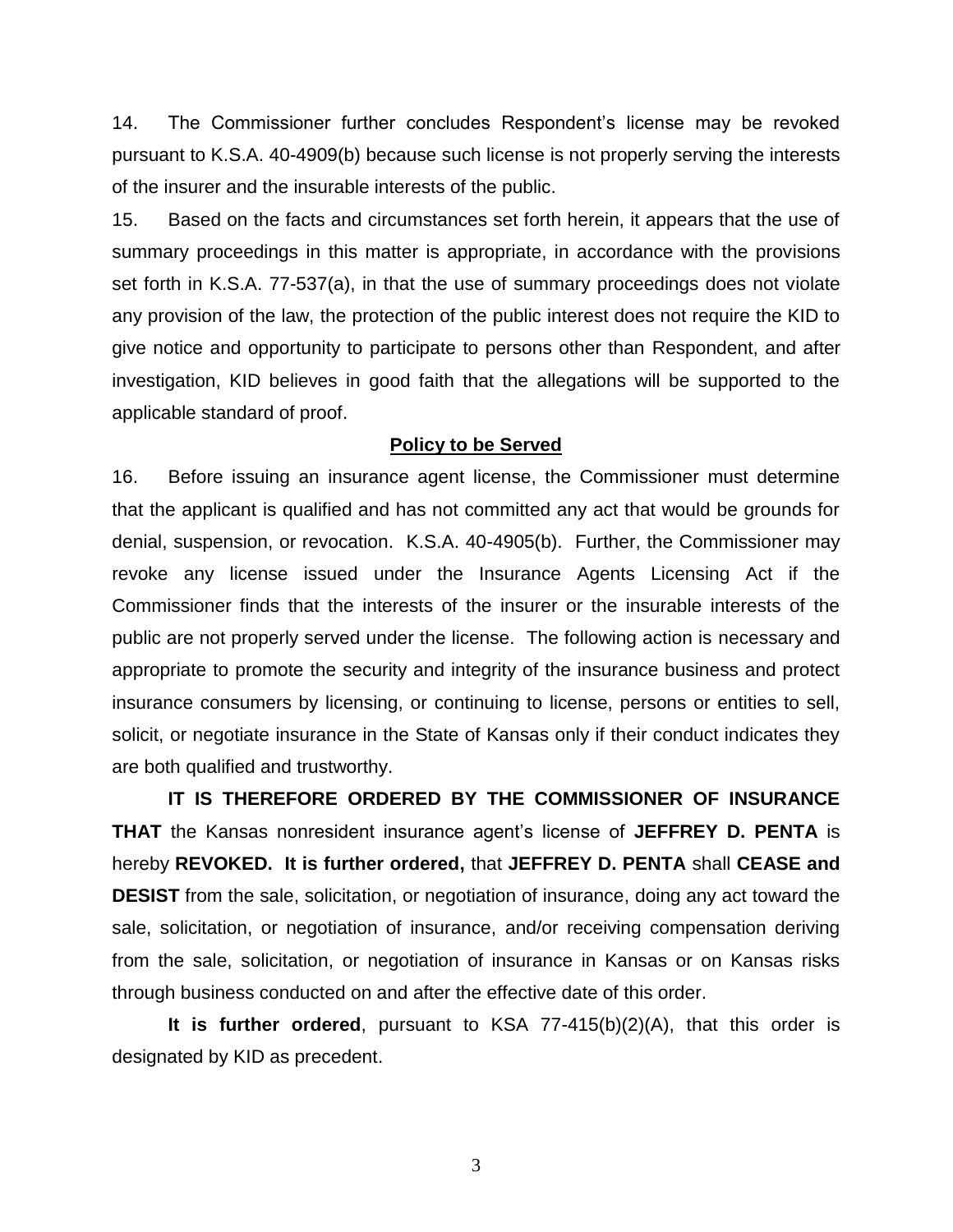## **IT IS SO ORDERED THIS \_\_31st\_\_ DAY OF OCTOBER 2012, IN THE CITY OF TOPEKA, COUNTY OF SHAWNEE, STATE OF KANSAS.**



/s/ Sandy Praeger Sandy Praeger Commissioner of Insurance

BY:

\_/s/ Zachary J.C. Anshutz\_\_\_\_\_\_\_\_\_\_\_ Zachary J.C. Anshutz General Counsel

### **NOTICE OF RIGHTS TO HEARING AND REVIEW**

**Within fifteen (15) days of the date of service of this Summary Order, Respondent** may submit a written request for a hearing pursuant to K.S.A. 77-537 and K.S.A. 77-542. Any request for a hearing should be addressed to the following:

Zachary J.C. Anshutz, General Counsel Kansas Insurance Department 420 S.W. 9<sup>th</sup> Street Topeka, Kansas 66612

If a hearing is requested, the Kansas Insurance Department will serve notice of the time and place of the hearing and information on procedures, right of representation, and other rights of parties relating to the conduct of the hearing.

**If a hearing is not requested in the time and manner stated above, this Summary Order shall become effective as a Final Order upon the expiration of time for requesting a hearing.** In the event Respondent files a Petition for Judicial Review, pursuant to K.S.A. 77-613(e), the agency officer to be served on behalf of the Kansas Insurance Department is

Zachary J.C. Anshutz, General Counsel Kansas Insurance Department 420 S.W.  $9^{th}$  Street Topeka, Kansas 66612